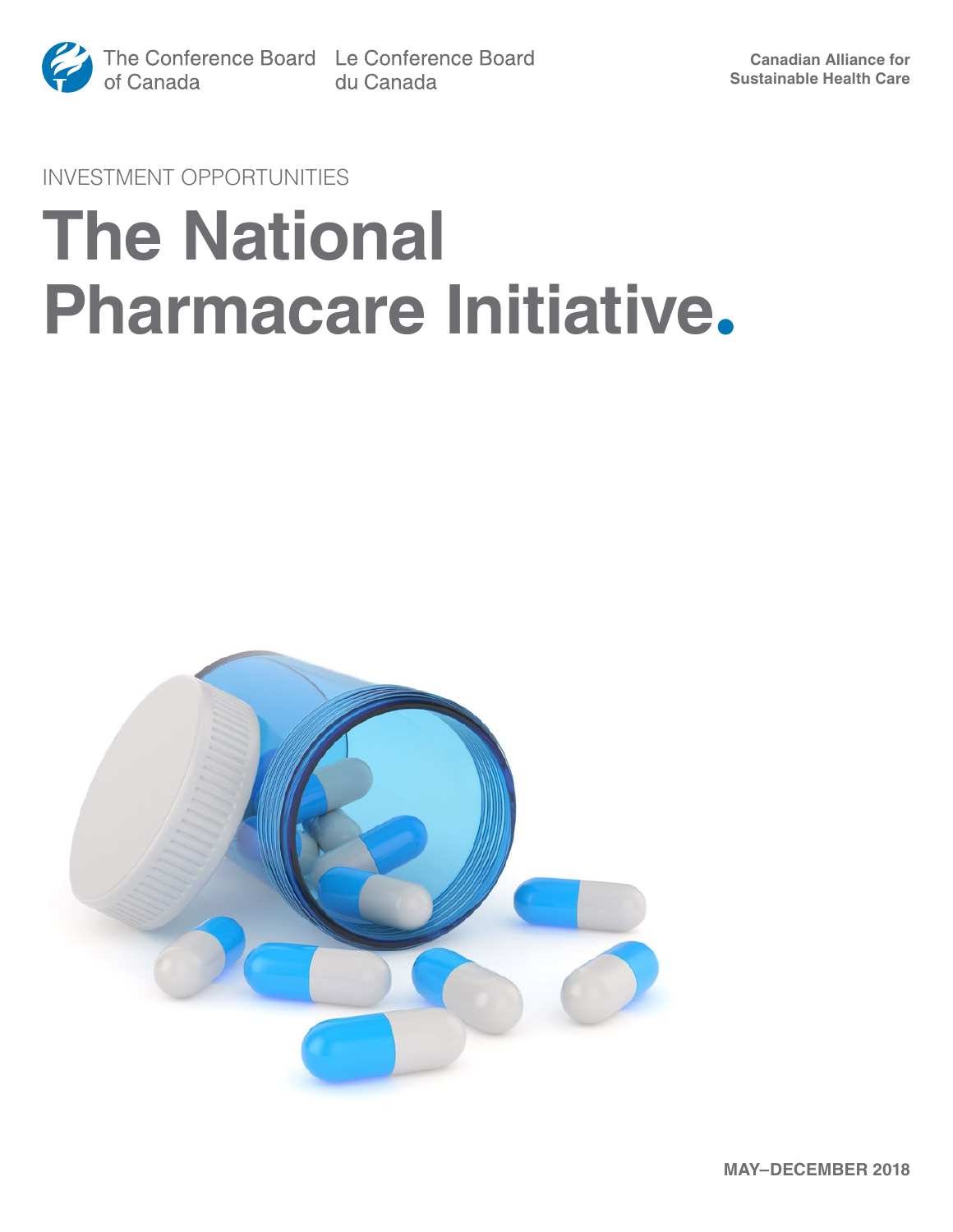## **The National Pharmacare Initiative (NPI)**

Ensuring affordable access to pharmaceuticals is not a new challenge in Canadian health care. The rapid emergence of new, innovative medicines that offer improved quality of life, extended survival rates and, in some cases, cures and vaccines for serious diseases is creating unprecedented opportunity for patients. At the same time, concerns regarding the cost of pharmaceuticals, and the desire to guarantee access as part of universal health care, have reached historic levels.

Governments and other stakeholders are moving toward action. In the interest of supporting and informing this historic debate, and the decisions that will follow, The Conference Board of Canada, together with its [Canadian](http://www.conferenceboard.ca/CASHC/)  [Alliance for Sustainable Health Care \(CASHC\),](http://www.conferenceboard.ca/CASHC/) launched the National Pharmacare Initiative (NPI) in May 2018.

The objectives of this initiative are to:

- Inform a National Pharmacare Strategy for Canada.
- Create a neutral forum for thought-leaders and stakeholders to discuss the issues, opportunities, and core principles of a national pharmacare program.
- Discuss the key elements of a pharmacare program that need to be addressed.
- Provide recommendations on a national pharmacare strategy that take the core principles and research evidence into consideration.

#### **Leaders' Round Table**

The NPI will host a leaders' round table on national pharmacare on **June 12, 2018**, in Ottawa, to develop consensus on key design principles for the development and evaluation of any universal pharmacare program.

These include foundational principles, access standards, criteria and methodology for evaluating funding and delivery models, and an innovation and investment strategy. This will include a proposed definition of "pharmacare" in a Canadian context. Participation is by invitation. A policy white paper will be produced immediately after the round-table event and will be shared with key stakeholders, decision-makers across the country, and posted on the [NPI website.](https://www.conferenceboard.ca/CASHC/npi)

Other activities under the NPI include:

- Research to fill knowledge gaps and to help inform the design and implementation of a national pharmacare strategy.
- A National Pharmacare Summit on November 22, 2018, in Toronto.
- Published conference proceedings.
- Development of a public repository of research and commentary on pharmacare and other pharmaceutical policy issues.

#### **Why Become an Investor?**

The Conference Board of Canada is renowned for its ability to bring together health system stakeholders to debate contemporary issues, collaborate on solutions, and define research and best practices. Your investment represents incredible value as it capitalizes on the Conference Board's independence, organizational strength, and respected brand, while enabling you to contribute to this important discussion.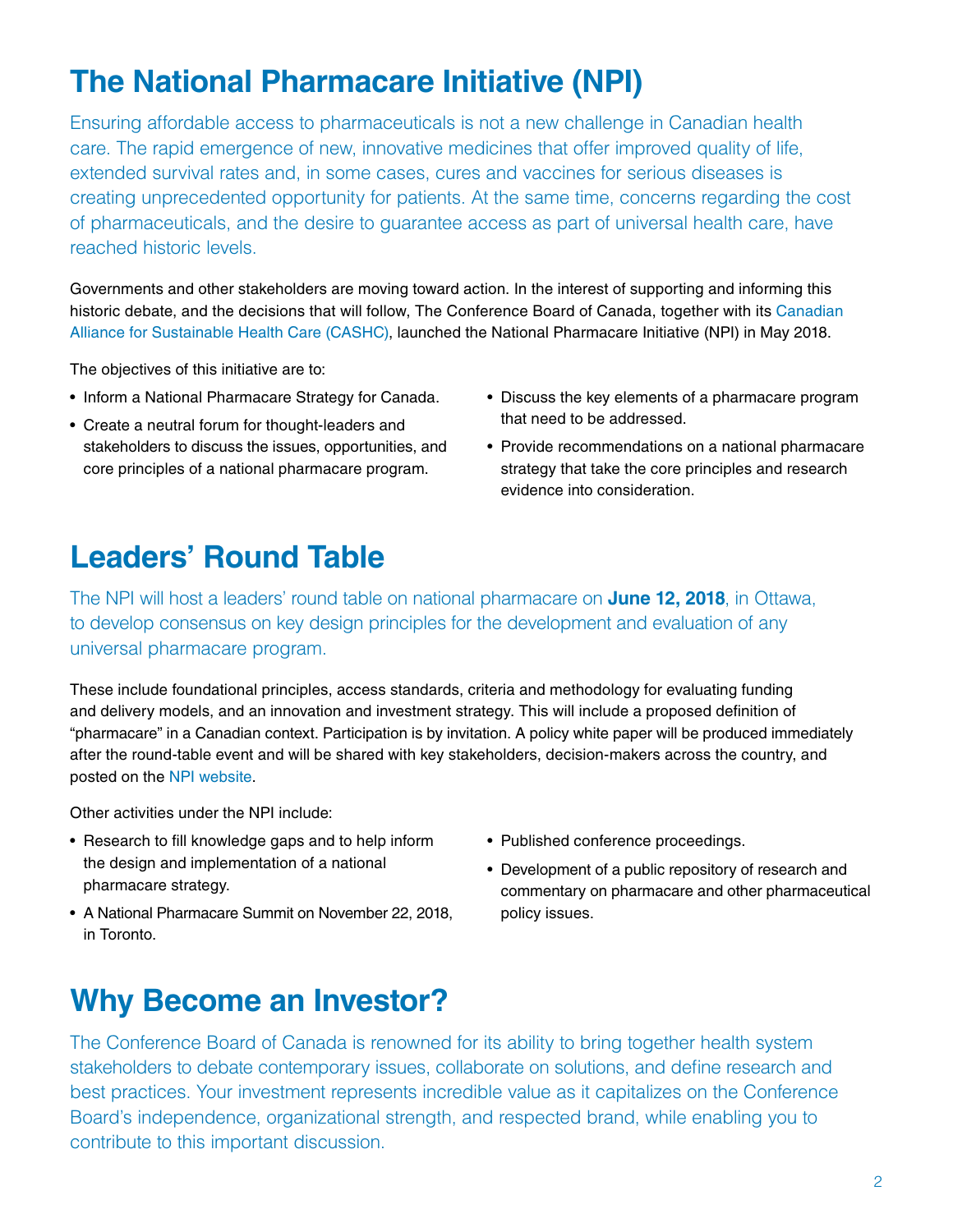### **Investment Opportunities**

All investment packages include recognition at events, in publications, and on the NPI website.

|                                                                                                                 | <b>Platinum Investor</b>                                                                                                                          | <b>Gold Investor</b>                                                                                                                              | <b>Silver Investor</b>                                                                                                                            | <b>Bronze Investor</b>                                                                                                                           | <b>Partner Investor</b>                                          | Participant<br>Investor                            |
|-----------------------------------------------------------------------------------------------------------------|---------------------------------------------------------------------------------------------------------------------------------------------------|---------------------------------------------------------------------------------------------------------------------------------------------------|---------------------------------------------------------------------------------------------------------------------------------------------------|--------------------------------------------------------------------------------------------------------------------------------------------------|------------------------------------------------------------------|----------------------------------------------------|
| <b>NPI Activities</b>                                                                                           | $$150,000+$                                                                                                                                       | \$75,000-\$100,000                                                                                                                                | \$50,000-\$74,999                                                                                                                                 | \$25,000-\$49,999                                                                                                                                | \$10,000-\$24,999                                                | \$2,500-\$9,999                                    |
| Leaders' Round Table<br>on June 12, 2018,<br>in Ottawa                                                          | • Logo recognition at<br>event and in program<br>• 3 delegates                                                                                    | • Logo recognition at<br>event and in program<br>• 2 delegates                                                                                    | • Logo recognition at<br>event and in program<br>• 1 delegate                                                                                     | • Logo recognition at<br>event and in program<br>• 1 delegate                                                                                    | • Logo recognition<br>at event and in<br>program<br>• 1 delegate |                                                    |
| Research on a variety<br>of pharmacare-related<br>topics using quantitative<br>and qualitative<br>methodologies | • Contribution toward<br>research (\$50,000-\$75,000)<br>• Participation on research<br>advisory committee<br>• Pre-release publication<br>access | • Contribution toward<br>research (\$25,000-\$35,000)<br>• Participation on research<br>advisory committee<br>• Pre-release publication<br>access | • Contribution toward<br>research (\$15,000-\$20,000)<br>• Participation on research<br>advisory committee<br>• Pre-release publication<br>access | • Contribution toward<br>research (\$5,000-\$10,000)<br>• Participation on research<br>advisory committee<br>• Pre-release publication<br>access | • Pre-release<br>publication access                              | • Pre-release<br>publication access                |
| National Pharmacare<br>Summit on November 22.<br>2018, in Toronto                                               | • Primary <sup>1</sup> speaking<br>opportunity<br>• Logo in program<br>• 5 delegates                                                              | • Primary <sup>1</sup> speaking<br>opportunity<br>• Logo in program<br>• 3 delegates                                                              | • Secondary <sup>2</sup> speaking<br>opportunity<br>• Logo in program<br>• 2 delegates                                                            | • Secondary <sup>2</sup> speaking<br>opportunity<br>• Logo in program<br>• 1 delegate                                                            | • Logo in program<br>• 1 delegate                                | • Logo in program<br>• 1 delegate                  |
| "Patients Included"<br>Scholarship Fund <sup>3</sup>                                                            | • Contribution to support<br>patient engagement                                                                                                   | • Contribution to support<br>patient engagement                                                                                                   | • Contribution to support<br>patient engagement                                                                                                   | • Contribution to support<br>patient engagement                                                                                                  | • Contribution to<br>support patient<br>engagement               | • Contribution to<br>support patient<br>engagement |
| Custom packaging                                                                                                | Please contact Marianne Fotia at fotia@conferenceboard.ca                                                                                         |                                                                                                                                                   |                                                                                                                                                   |                                                                                                                                                  |                                                                  |                                                    |

1 Keynote speaker or panel speaker (plenary), 2 Panel speaker or organizer (concurrent), 3 Registration fees, travel costs, honoraria

For more information, please contact Marianne Fotia at [fotia@conferenceboard.ca](mailto:fotia%40conferenceboard.ca?subject=) or 1-866-711-2262 (toll free)/613-526-3280 ext. 446.